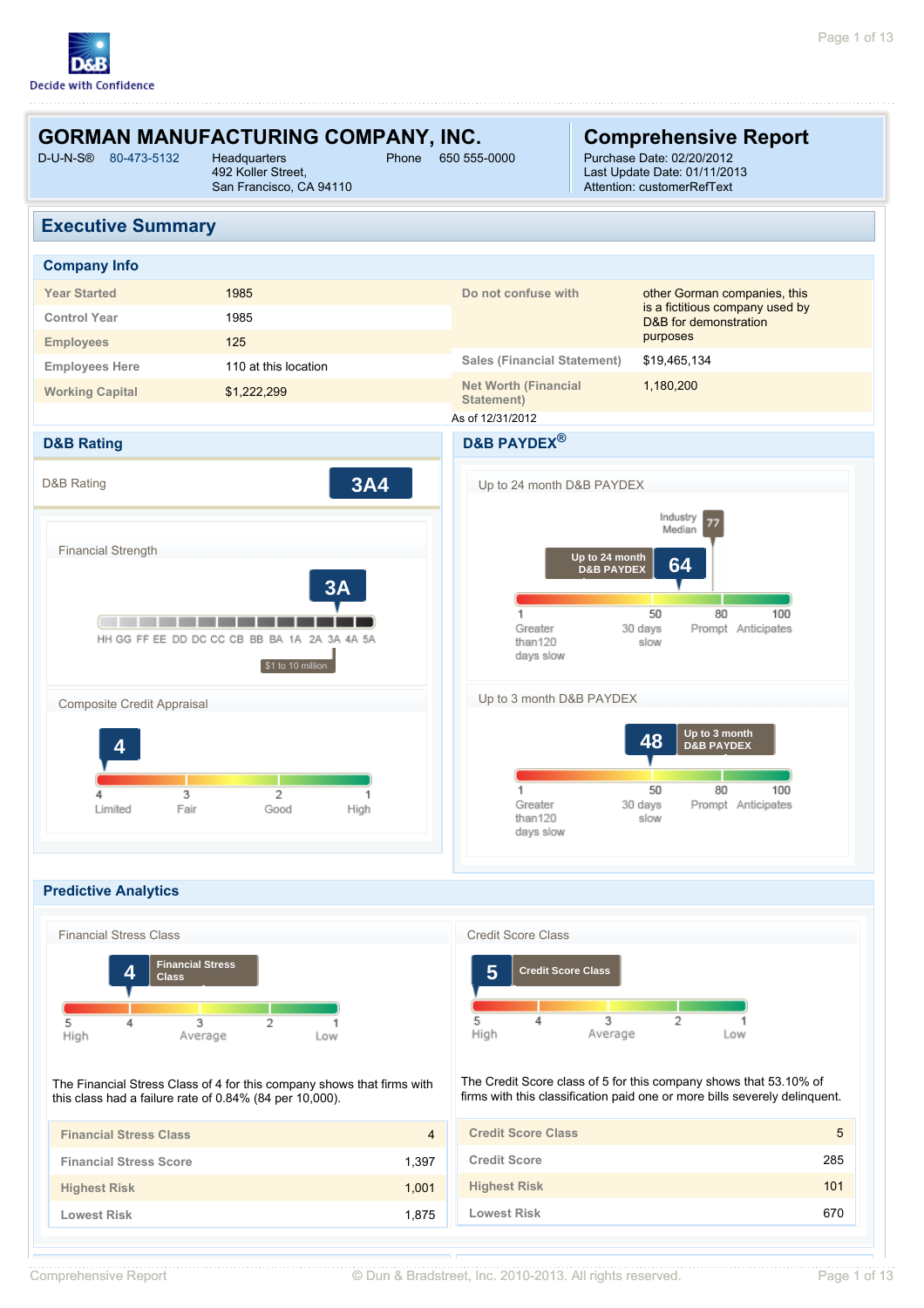

| <b>Credit Limit Recommendation</b>           |          |     |                  | <b>D&amp;B Viability Rating</b>                    |                                 |                         |                                                |
|----------------------------------------------|----------|-----|------------------|----------------------------------------------------|---------------------------------|-------------------------|------------------------------------------------|
| <b>Risk Category</b><br><b>Risk Category</b> |          |     |                  | D&B Viability Rating                               |                                 | $\overline{\mathbf{2}}$ | $\overline{7}$<br>$\mathbf{A}$<br>$\mathbf{A}$ |
| High                                         | Moderate | Low |                  | <b>Viability Score</b>                             |                                 |                         | $\overline{2}$                                 |
|                                              |          |     | $\overline{2}$   | 9<br>High Risk                                     |                                 | 5                       | Low Risk                                       |
|                                              |          |     | $\overline{7}$   | Portfolio Comparison                               | $\overline{7}$                  |                         |                                                |
|                                              |          |     |                  | 9<br>High Risk                                     |                                 | 5                       | 1<br>Low Risk                                  |
|                                              |          |     | $\mathbf{A}$     | Data Depth Indicator                               |                                 |                         | $\mathbf{A}$                                   |
|                                              |          |     |                  | G<br>Descriptive                                   |                                 |                         | Α<br>Predictive                                |
|                                              |          |     | $\blacktriangle$ | Company Profile<br><b>Financial</b><br><b>Data</b> | <b>Trade</b><br><b>Payments</b> | Company<br><b>Size</b>  | Years in<br><b>Business</b>                    |
|                                              |          |     |                  | Available                                          | Available<br>$(3+Trace)$        | Large                   | Established                                    |
|                                              |          |     |                  |                                                    |                                 |                         |                                                |

# **Business Information**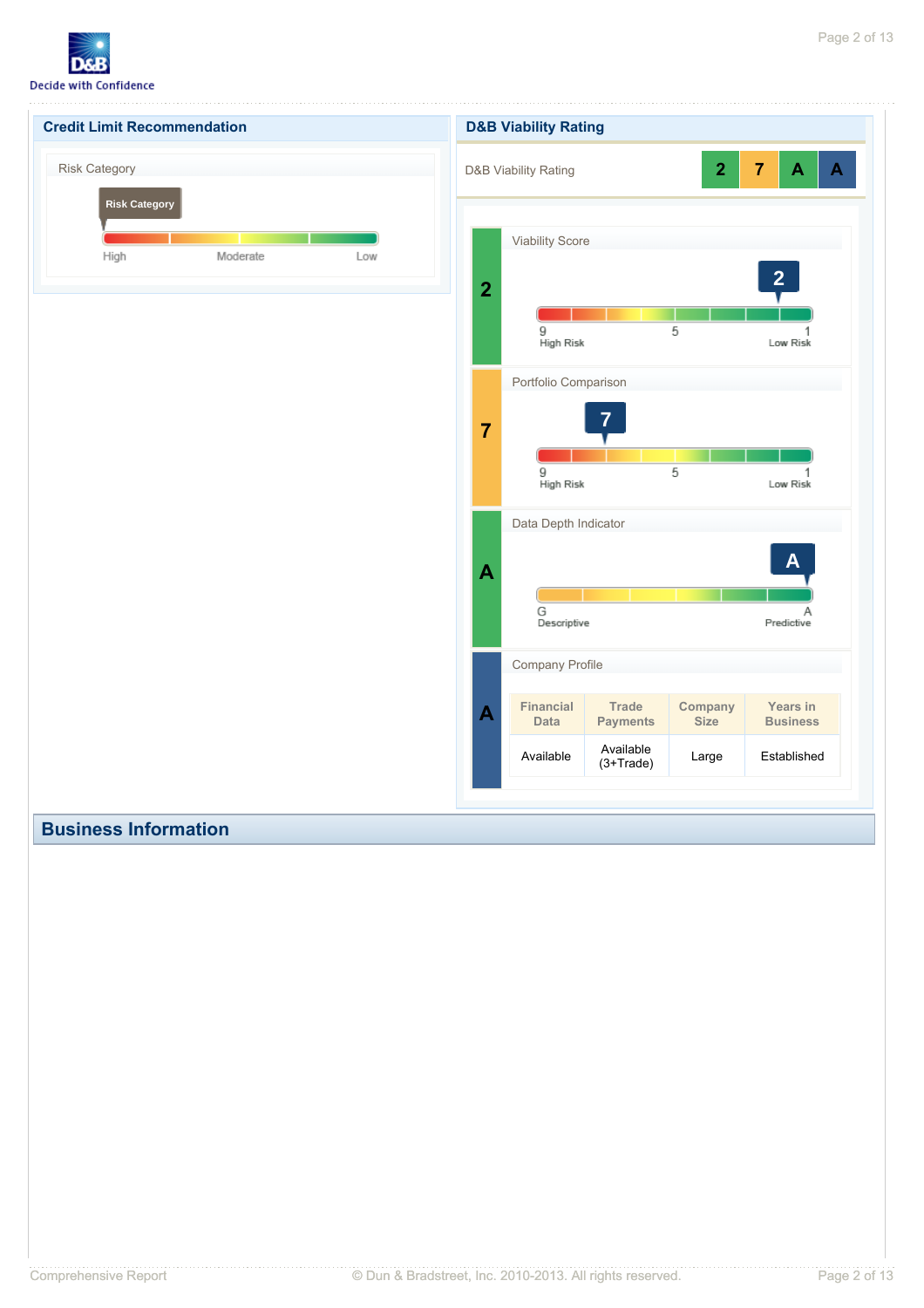

| <b>Business Summary</b>          |                                                  | <b>Credit Capacity Summary</b>                                                                                                 |  |  |  |  |  |
|----------------------------------|--------------------------------------------------|--------------------------------------------------------------------------------------------------------------------------------|--|--|--|--|--|
| <b>Branch &amp; Division YES</b> |                                                  |                                                                                                                                |  |  |  |  |  |
| Financial<br>Condition           | <b>FAIR</b>                                      | <b>D&amp;B Rating</b><br><b>3A4</b>                                                                                            |  |  |  |  |  |
| <b>SIC</b>                       | 2752<br>Lithographic                             | <b>Prior D&amp;B</b><br>3A4<br>Rating<br><b>Financial Strength</b>                                                             |  |  |  |  |  |
|                                  | commercial<br>printing                           | <b>Rating Date</b><br>01/11/2013                                                                                               |  |  |  |  |  |
| <b>NAICS</b>                     | 323110<br>Commercial<br>Lithographic<br>Printing | 3A<br><b>Payment Activity</b><br><b>USD</b><br>(based on 14 experiences)<br>HH GG FF EE DD DC CC CB BB BA 1A<br>2A<br>3A 4A 5A |  |  |  |  |  |
| <b>History Status</b>            | <b>CLEAR</b>                                     | \$11,070<br><b>Average High</b><br>\$1 to 10 million<br><b>Credit</b>                                                          |  |  |  |  |  |
|                                  |                                                  | 95,000<br>Highest<br>Composite Credit Appraisal<br>Credit                                                                      |  |  |  |  |  |
|                                  |                                                  | 133,850<br><b>Total Highest</b><br>4<br><b>Credit</b>                                                                          |  |  |  |  |  |
|                                  |                                                  | 3<br>2                                                                                                                         |  |  |  |  |  |
|                                  |                                                  | Limited<br>Fair<br>High<br>Good                                                                                                |  |  |  |  |  |

### **D&B Viability Rating**

The D&B Viability Rating uses D&B's proprietary analytics to compare the most predictive business risk indicators and deliver a highly reliable assessment of the probability that a company will no longer be in business within the next 12 months.

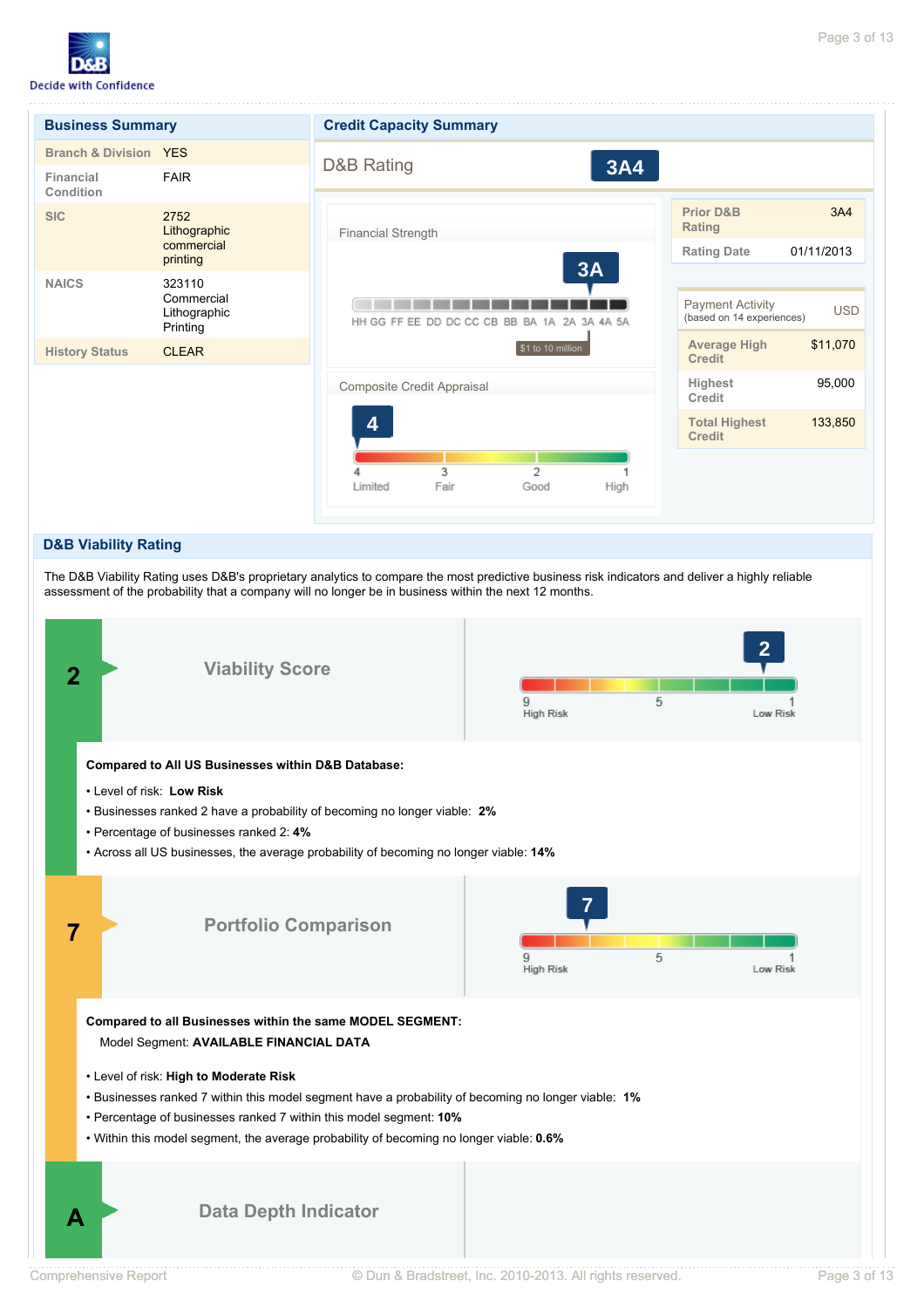



# **Business History**

| <b>Officers</b> | LESLIE SMITH, PRES;            |
|-----------------|--------------------------------|
|                 | <b>KEVIN J HUNT, SEC-TREAS</b> |

**Directors** THE OFFICER(S)

### As of 01/11/2013

This is a Corporation formed in the State of California on May 21, 1985.

Business started 1985 by Leslie Smith and Kevin J Hunt. 60% of capital stock is owned by Leslie Smith. 40% of capital stock is owned by Kevin J Hunt.

LESLIE SMITH born 1946. Graduated from the University of California, Los Angeles, CA, in June 1967 with a BS degree in Business Management. 1967-85 General Manager for Raymor Printing Co, San Francisco, CA. 1985 formed subject with Kevin J Hunt. 1985 to present active as Principal in Gorman Affiliate Ltd, San Francisco, CA.

KEVIN J HUNT born 1945. Graduated from Northwestern University, Evanston, IL in June 1966. 1966-1985 was General Manager for Raymor Printing Co, San Francisco, CA. 1985 formed subject with Leslie Smith. 1985 to present active as Principal in Gorman Affiliate Ltd, San Francisco, CA.

### **AFFILIATE:**

The following is related through common principals, management and/or ownership. Gorman Affiliate Ltd, San Francisco, CA, started 1985. Operates as commercial printer. Intercompany relations: None reported by management.

# **Business Registration**

CORPORATE AND BUSINESS REGISTRATIONS PROVIDED BY MANAGEMENT OR OTHER SOURCE

The Corporate Details provided below may have been submitted by the management of the subject business and may not have been verified with the government agency which records such data.

| <b>Registered Name</b>        | Gorman                                                  | <b>Registration ID</b>                                 | testcase102       | <b>Filing Date</b> | 05/21/1985 |
|-------------------------------|---------------------------------------------------------|--------------------------------------------------------|-------------------|--------------------|------------|
|                               | Manufacturing<br><b>Where Filed</b><br>Company,<br>Inc. | <b>SECRETARY OF</b><br>STATE/CORPORATIONS<br>DIVISION, |                   |                    |            |
| <b>Business Type</b>          | <b>CORPORATION</b>                                      |                                                        | SACRAMENTO,<br>СA |                    |            |
| <b>Corporation Type</b>       | <b>PROFIT</b>                                           |                                                        |                   |                    |            |
| <b>Incorporated Date</b>      | 05/21/1985                                              |                                                        |                   |                    |            |
| <b>State of Incorporation</b> | <b>CALIFORNIA</b>                                       |                                                        |                   |                    |            |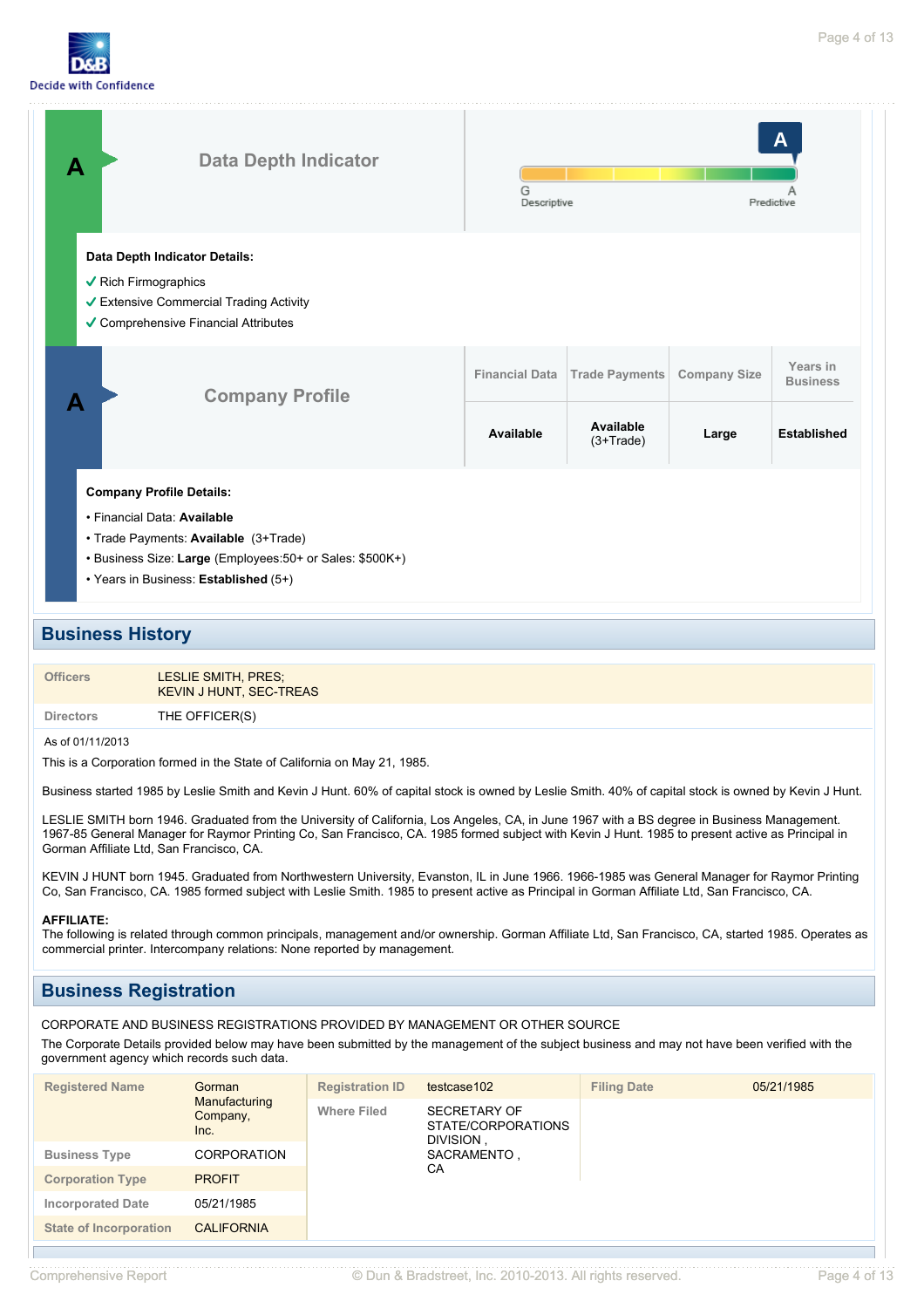# **Government Activity Summary**

| <b>Activity Summary</b>                               |           | Possible candidate for socioeconomic program consideration |     |  |
|-------------------------------------------------------|-----------|------------------------------------------------------------|-----|--|
| <b>Borrower</b>                                       | <b>No</b> | <b>Labor Surplus Area</b>                                  | N/A |  |
| <b>Administrative Debt</b>                            | No        | <b>Small Business</b>                                      | N/A |  |
| Grantee                                               | Yes       | <b>Women Owned</b>                                         | N/A |  |
| <b>Party Excluded from</b><br><b>Federal Programs</b> | No        | <b>Minority Owned</b>                                      | Yes |  |
| <b>Public Company</b>                                 | N/A       |                                                            |     |  |
| Contractor                                            | Yes       |                                                            |     |  |
| Importer/Exporter                                     | N/A       |                                                            |     |  |
|                                                       |           |                                                            |     |  |

The details provided in the Government Activity section are as reported to Dun & Bradstreet by the federal government and other sources.

# **Operations Data**

### As of 01/11/2013

| Description: | Engaged in commercial lithographic printing (100%).                                                 |
|--------------|-----------------------------------------------------------------------------------------------------|
|              | Terms are Net 30 days. Has 240 account(s). Sells to commercial concerns. Territory : United States. |
|              | Nonseasonal.                                                                                        |
| Employees:   | 125 which includes officer(s). 110 employed here.                                                   |
| Facilities:  | Occupies premises in a one story cinder block building.                                             |
| Location:    | Central business section on well traveled street.                                                   |

# **Industry Data**

| Code<br>Description<br>Description<br>Code<br>323110<br><b>Commercial Lithographic Printing</b><br>Commercial printing, lithographic<br>27520000 | <b>SIC</b> | <b>NAICS</b> |  |
|--------------------------------------------------------------------------------------------------------------------------------------------------|------------|--------------|--|
|                                                                                                                                                  |            |              |  |
|                                                                                                                                                  |            |              |  |

# **Family Tree**

# **Branches Domestic**

GORMAN MANUFACTURING COMPANY, INC.; (D-U-N-S®:03-873- 2116) 1073 S BOYLE AVE, LOS ANGELES, CA 90023-1246

# **Subsidiaries Domestic**

| <b>GORMAN POSTER</b><br><b>PRINTING INC:</b> | <b>GORMAN CATALOG</b><br><b>PRINTING INC:</b> |
|----------------------------------------------|-----------------------------------------------|
| (D-U-N-S®:05-806-                            | (D-U-N-S®:05-963-                             |
| 3731)                                        | 3730)                                         |
| 492 KOLLER STREET,                           | 492 KOLLER ST.                                |
| <b>SAN FRANCISCO, CA</b>                     | <b>SAN FRANCISCO, CA</b>                      |
| 94110                                        | 94110                                         |

This list is limited to the first 25 branches, subsidiaries, divisions and affiliates, both domestic and international. Please use the Global Family Linkage Link above to view the full listing.

# **Financial Statements**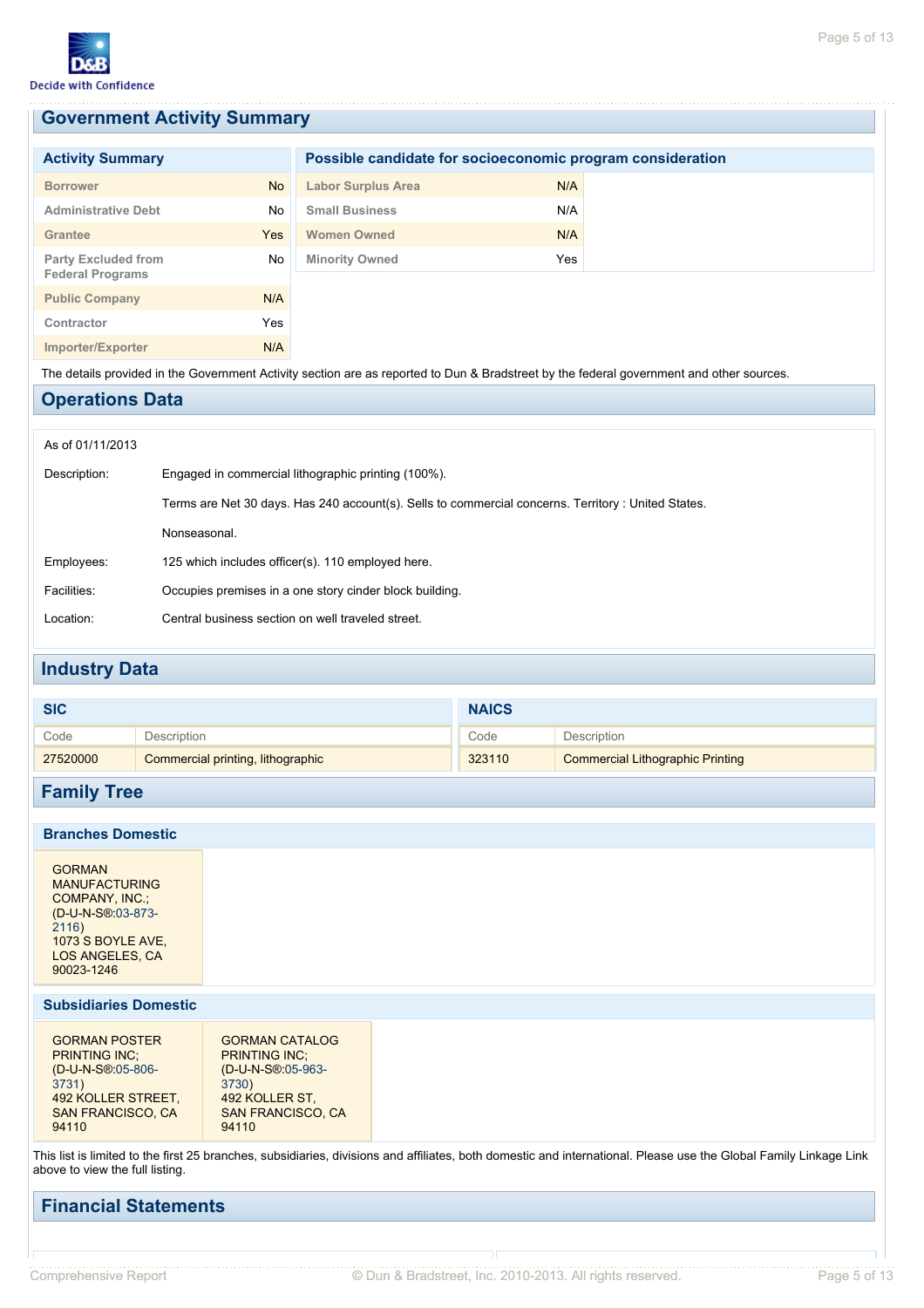

| <b>Three Years Comparative Statement</b> |                                                     |                                                     | <b>Key Business Ratios</b> (Based on 10 establishments) |                             |                                |                    |                      |
|------------------------------------------|-----------------------------------------------------|-----------------------------------------------------|---------------------------------------------------------|-----------------------------|--------------------------------|--------------------|----------------------|
|                                          | Fiscal<br>Consolidated<br>Dec 31 2010<br><b>USD</b> | Fiscal<br>Consolidated<br>Dec 31 2011<br><b>USD</b> | Fiscal<br>Consolidated<br>Dec 31 2012<br><b>USD</b>     |                             | <b>This</b><br><b>Business</b> | Industry<br>Median | Industry<br>Quartile |
| <b>Curr Assets</b>                       | \$8,055,594                                         | \$7,772,041                                         | \$8,049,217                                             |                             |                                |                    |                      |
| Curr Liabs                               | 7,224,999                                           | 7,186,230                                           | 6,826,918                                               | Profitability               |                                |                    |                      |
| <b>Current Ratio</b>                     | 1.11                                                | 1.08                                                | 1.18                                                    | <b>Return on Sales</b>      | 1.0                            | 3.3                | 4                    |
|                                          |                                                     |                                                     |                                                         | Return on Net Worth         | 16.7                           | 11.8               | 2                    |
| <b>Working Capital</b>                   | 830,595                                             | 585,811                                             | 1,222,299                                               | <b>Short Term Solvency</b>  |                                |                    |                      |
| <b>Other Assets</b>                      | 1,931,322                                           | 2,018,110                                           | 1,497,853                                               | <b>Current Ratio</b>        | 1.2                            | 1.9                | $\overline{4}$       |
| Worth                                    | 1,075,695                                           | 982,919                                             | 1,180,200                                               |                             |                                |                    |                      |
| <b>Sales</b>                             | 21,665,429                                          | 19,272,410                                          | 19,465,134                                              | Quick Ratio                 | 0.7                            | 1.8                | 4                    |
|                                          |                                                     |                                                     |                                                         | Efficiency                  |                                |                    |                      |
| Long Term Liab                           | 1,686,222                                           | 1,621,002                                           | 1,539,952                                               | <b>Assets Sales</b>         | 49.0                           | 50.0               | 2                    |
| Net Profit (Loss)                        | (264, 636)                                          | (92, 776)                                           | 197,281                                                 |                             | 15.9                           | 7.7                | $\mathbf{1}$         |
|                                          |                                                     |                                                     |                                                         | Sales / Net Working Capital |                                |                    |                      |

As of 12/31/2012

Total Liabs / Net Worth **708.9** 97.4 4

Utilization

## **Most Recent Financial Statement**

### **Fiscal Consolidated statement dated DEC 31 2012:**

| Assets                      | <b>USD</b> | Liabilities                              | <b>USD</b>  |
|-----------------------------|------------|------------------------------------------|-------------|
| <b>Current Assets</b>       |            | <b>Current Liabilities</b>               |             |
| Cash                        | \$685,988  | Accts Pay                                | \$4,182,119 |
| <b>Accts Rec</b>            | 4,311,882  | Notes Pay                                | 360,888     |
| Inventory                   | 2,813,522  | $L.T.$ Liab- $(1yr)$                     | 1,388,904   |
| <b>Other Curr Assets</b>    | 237,825    | <b>Other Curr Liabs</b>                  | 895,007     |
| <b>Total Current Assets</b> | 8,049,217  | <b>Total Current Liabilities</b>         | 6,826,918   |
|                             |            |                                          |             |
| <b>Non Current Assets</b>   |            | <b>Non Current Liabilities</b>           |             |
| Fixt & Equip                | 1,202,589  | L.T. Liab-Other                          | 1,539,952   |
| <b>Other Assets</b>         | 295,264    | <b>COMMON STOCK</b>                      | 50,000      |
| <b>Total Assets</b>         | 9,547,070  | <b>RETAINED EARNINGS</b>                 | 1,130,200   |
|                             |            | <b>Total Liabilities &amp; Net Worth</b> | 9,547,070   |

### As of 01/11/2013

From JAN 01 2012 to DEC 31 2012 annual sales \$19,465,134; cost of goods sold \$18,175,285. Gross profit \$1,289,849; operating expenses \$1,047,434. Operating income \$242,415; other expenses \$34,751; net income before taxes \$207,664; Federal income tax \$10,383. Net income \$197,281.

### **Statement Source**

Prepared from statement(s) by Accountant: Johnson, Jordan & Jones CPAs.

#### **Accountant's Opinion**

A review of the accountant's opinion indicates the financial statements meet generally accepted accounting principles and that the audit contains no qualifications.

Fixed assets shown net less \$66,859 depreciation.

On JAN 11 2013 Kevin J Hunt, sec-treas, submitted the above figures.

# **Indicators**

**Public Filings Summary Public Filings**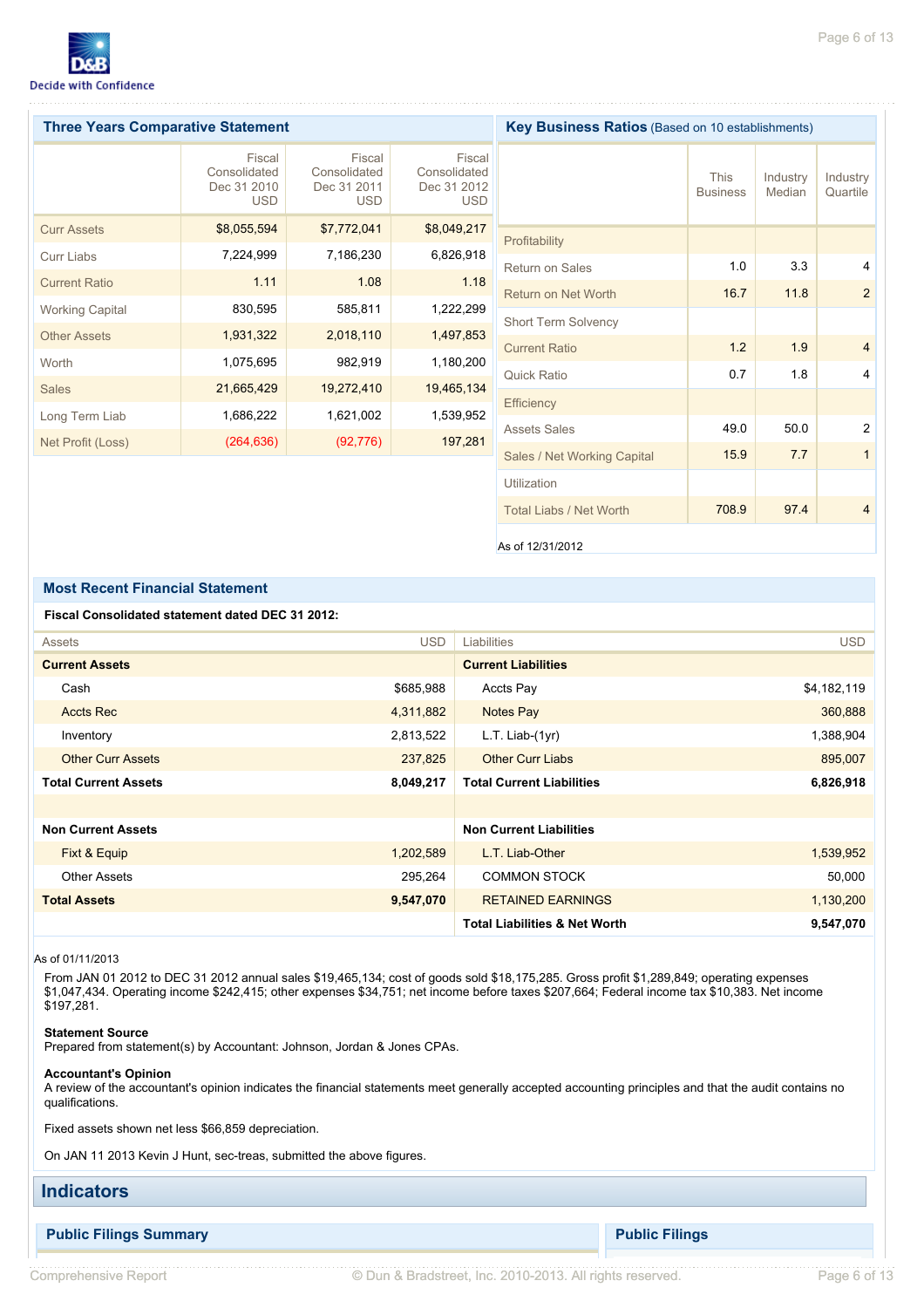

| The following data includes both open and closed filings found in D&B's database on this company |                |                         |  |  |  |  |
|--------------------------------------------------------------------------------------------------|----------------|-------------------------|--|--|--|--|
| Record Type                                                                                      | No. of Records | Most Recent Filing Date |  |  |  |  |
| Judgment                                                                                         | 3              | 01/01/2008              |  |  |  |  |
| Lien                                                                                             | 4              | 12/14/2001              |  |  |  |  |
| Suit                                                                                             | $\Omega$       |                         |  |  |  |  |
| <b>UCC</b>                                                                                       | 4              | 04/18/2006              |  |  |  |  |



Bankruptcy = Judgment = Lien = Suit = UCC

The following Public Filing data is for information purposes only and is not the official record. Certified copies can only be obtained from the official source. **Full Filings**

#### **Judgments Status** Unsatisfied Against **Gorman Mfg Test Case** Where Filed **RECORDER OF DEEDS, NORWALK, CA In Favor of Test Plaintiff Latest Info Received** 01/02/2008 **Type** Judgment **Status Attained** 01/01/2008 **DOCKET NO.** nmjtest03 **Date Filed** 01/01/2008 **Status** Unsatisfied Against **Gorman Mfg (Test Case)** Where Filed **RECORDER OF DEEDS, NORWALK, CA In Favor of** Test Plaintiff **Type** Judgment **Status Attained** 01/01/2008 DOCKET NO. nmjtest05 **Date Filed** 01/01/2008 **Collected Date** 01/01/2008 **Status** Unsatisfied Against **Gorman Mfg Test** Where Filed **RECORDER OF DEEDS, NORWALK, CA In Favor of** Test Plaintiff **Type** Judgment **Status Attained** 01/01/2008 DOCKET NO. nmjtest01 **Date Filed** 01/01/2008 **Collected Date** 01/02/2008 **Liens Status** Open **Where Filed** LOS ANGELES COUNTY RECORDER'S OFFICE, NORWALK, CA **Filed By** State of Ca- Test Mtch Code (force thru SO) **Against** Gorman Manufacturing Company, Inc **Latest Info Received** 12/14/2001 **Type** State Tax **Status Attained** 12/14/2001 **Date Filed** 12/14/2001 **CASE NO.** IY5678 **Amount** \$100 Status Open Where Filed LOS ANGELES COUNTY RECORDER'S OFFICE, NORWALK, CA Filed By state of CA-test mtch code (forced thru SO) **Against** Gorman Manufacturing Company, Inc. **Latest Info Received** 12/14/2001 **Type** State Tax **Status Attained** 12/14/2001 **Date Filed** 12/14/2001 **CASE NO.** IY1234 **Status** Open Where Filed LOS ANGELES COUNTY RECORDER'S OFFICE, NORWALK, CA Filed By **STATE OF CA-TEST MTCH CODE** Against **GORMAN MANUFACTURING COMPANY, INC Latest Info Received** 12/14/2001 **Type** State Tax **Status Attained** 12/14/2001

Comprehensive Report © Dun & Bradstreet, Inc. 2010-2013. All rights reserved. Page 7 of 13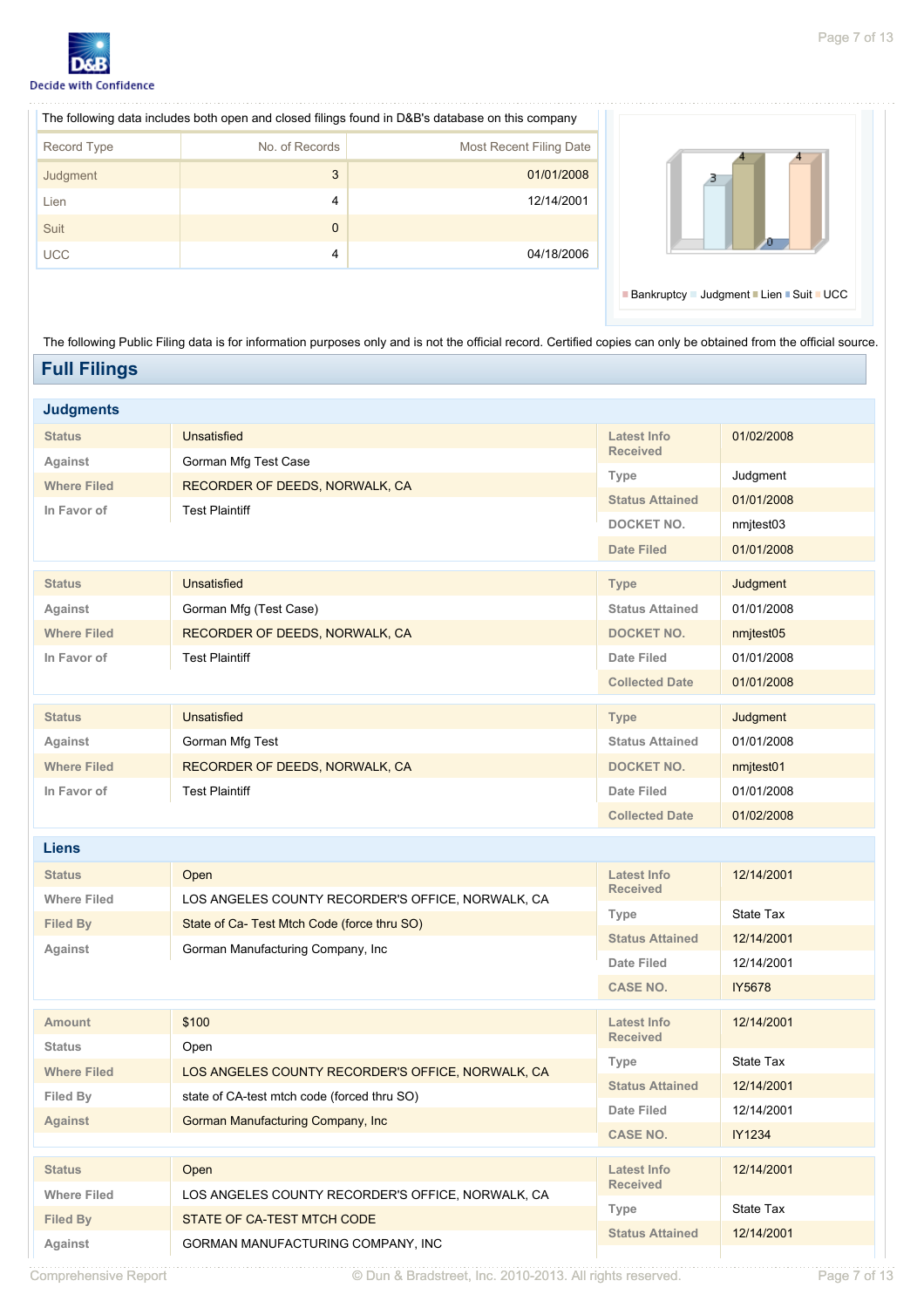

|                    | AND OTHERS                                        |                        | 12/14/2001     |  |
|--------------------|---------------------------------------------------|------------------------|----------------|--|
|                    |                                                   |                        | ian5678        |  |
|                    |                                                   |                        |                |  |
| <b>Amount</b>      | \$100                                             | Latest Info            | 12/14/2001     |  |
| <b>Status</b>      | Open                                              | <b>Received</b>        |                |  |
|                    |                                                   | Type                   | State Tax      |  |
| <b>Where Filed</b> | LOS ANGELES COUNTY RECORDER'S OFFICE, NORWALK, CA |                        |                |  |
|                    |                                                   | <b>Status Attained</b> | 12/14/2001     |  |
| Filed By           | State of CA-test match Code                       |                        |                |  |
| <b>Against</b>     | Gorman Manufacturing Company, Inc.                | Date Filed             | 12/14/2001     |  |
|                    |                                                   | <b>CASE NO.</b>        | <b>IAN1234</b> |  |

A lienholder can file the same lien in more than one filing location. The appearance of multiple liens filed by the same lienholder against a debtor may be indicative of such an occurrence.

| <b>UCC Filings</b>                           |                                                  |                                       |            |  |
|----------------------------------------------|--------------------------------------------------|---------------------------------------|------------|--|
| <b>Collateral</b>                            | <b>Leased Equipment</b>                          | <b>Latest Info</b>                    | 05/12/2006 |  |
| Filing No.                                   | 306-121640                                       | <b>Received</b>                       |            |  |
| <b>Where Filed</b>                           | SECRETARY OF STATE/UCC DIVISION, NASHVILLE, TN   | Type                                  | Original   |  |
| <b>Secured Party</b>                         | RAYMOND LEASING CORPORATION, GREENE, NY          | <b>Date Filed</b>                     | 04/18/2006 |  |
| <b>Debtor</b>                                | GORMAN MANUFACTURING COMPANY, INC                |                                       |            |  |
|                                              |                                                  |                                       |            |  |
| <b>Collateral</b>                            | <b>Leased Equipment</b>                          | <b>Latest Info</b><br><b>Received</b> | 04/07/2005 |  |
| Filing No.                                   | 009679812                                        | <b>Type</b>                           | Original   |  |
| <b>Where Filed</b>                           | SECRETARY OF STATE/UCC DIVISION, SPRINGFIELD, IL |                                       |            |  |
| <b>Secured Party</b>                         | RAYMOND LEASING CORPORATION, GREENE, NY          | <b>Date Filed</b>                     | 03/30/2005 |  |
| <b>Debtor</b>                                | GORMAN MANUFACTURING COMPANY, INC.<br>and OTHERS |                                       |            |  |
| <b>Collateral</b>                            | <b>Leased Unspecified</b>                        | <b>Latest Info</b>                    | 08/24/2004 |  |
| Filing No.                                   | 040077623160                                     | <b>Received</b>                       |            |  |
| <b>Where Filed</b>                           | SECRETARY OF STATE/UCC DIVISION, AUSTIN, TX      | <b>Type</b>                           | Original   |  |
| <b>Secured Party</b>                         | RAYMOND LEASING CORPORATION, GREENE, NY          | <b>Date Filed</b>                     | 08/06/2004 |  |
| <b>Debtor</b>                                | GORMAN MANUFACTURING COMPANY, INC<br>and OTHERS  |                                       |            |  |
| Filing No.                                   | 00000181203112                                   | <b>Latest Info</b>                    | 08/18/2008 |  |
| <b>Where Filed</b>                           | UCC DIVISION, BALTIMORE, MD                      | <b>Received</b>                       |            |  |
| <b>Secured Party</b>                         | NOREAST CAPITAL CORPORATION, ANNAPOLIS, MD       | <b>Type</b>                           | Original   |  |
|                                              |                                                  | <b>Date Filed</b>                     | 08/30/2004 |  |
| <b>GORMAN MANUFACTURING</b><br><b>Debtor</b> |                                                  |                                       |            |  |

The public record items contained in this report may have been paid, terminated, vacated or released prior to the date this report was printed. Additional UCC and SLJ filings for this company can be found by conducting a more detailed search in our Public Records Database.

# **Commercial Credit Score**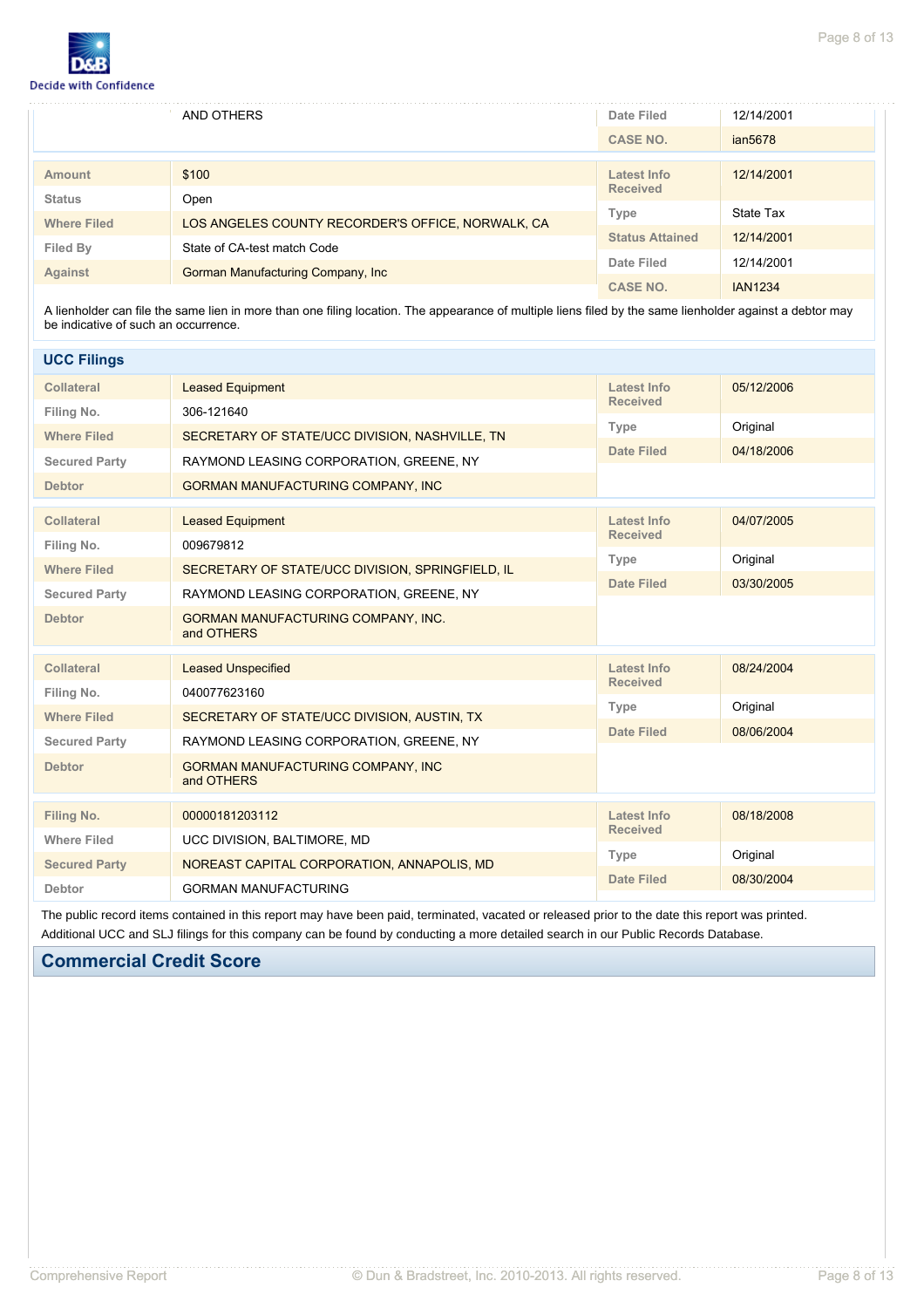





| Incidence of Delinguent Payment           |                |  |  |  |  |
|-------------------------------------------|----------------|--|--|--|--|
| <b>Among Companies with This Class</b>    | 53.10%         |  |  |  |  |
| <b>Average Compared to All Businesses</b> | 10.20%         |  |  |  |  |
| <b>Credit Score Percentile</b>            | $\overline{4}$ |  |  |  |  |
| <b>Credit Score</b>                       | 285            |  |  |  |  |
| <b>Number of Payment Experiences</b>      | 14             |  |  |  |  |
|                                           |                |  |  |  |  |

# Key Factors

- Recent amount past due
- Proportion of slow payment experiences to total number of payment experiences reported
- $\bullet$ Vendor payment commentary
- $\bullet$ Payment information indicates negative payment comments
- Trend in payment of accounts  $\bullet$
- Limited time in business.

### Notes:

- The Credit Score Class indicates that this firm shares some of the same business and payment characteristics of other companies with this  $\bullet$ classification. It does not mean the firm will necessarily experience delinquency.
- The Incidence of Delinquent Payment is the percentage of companies with this classification that were reported 91 days past due or more by  $\bullet$ creditors. The calculation of this value is based on an inquiry weighted sample.
- The Percentile ranks this firm relative to other businesses.For example, a firm in the 80th percentile has a lower risk of paying in a severely delinquent manner than 79% of all scorable companies in D&B's files.
- The Credit Score offers a more precise measure of the level of risk than the Class and Percentile. It is especially helpful to customers using a  $\bullet$ scorecard approach to determining overall business performance.

### **Credit Score Percentile Norms Comparison**



- Higher risk than other companies in the same region.
- Higher risk than other companies in the same industry.
- Higher risk than other companies in the same employee size range.
- Higher risk than other companies with a comparable number of years in business.

# **Financial Stress Score**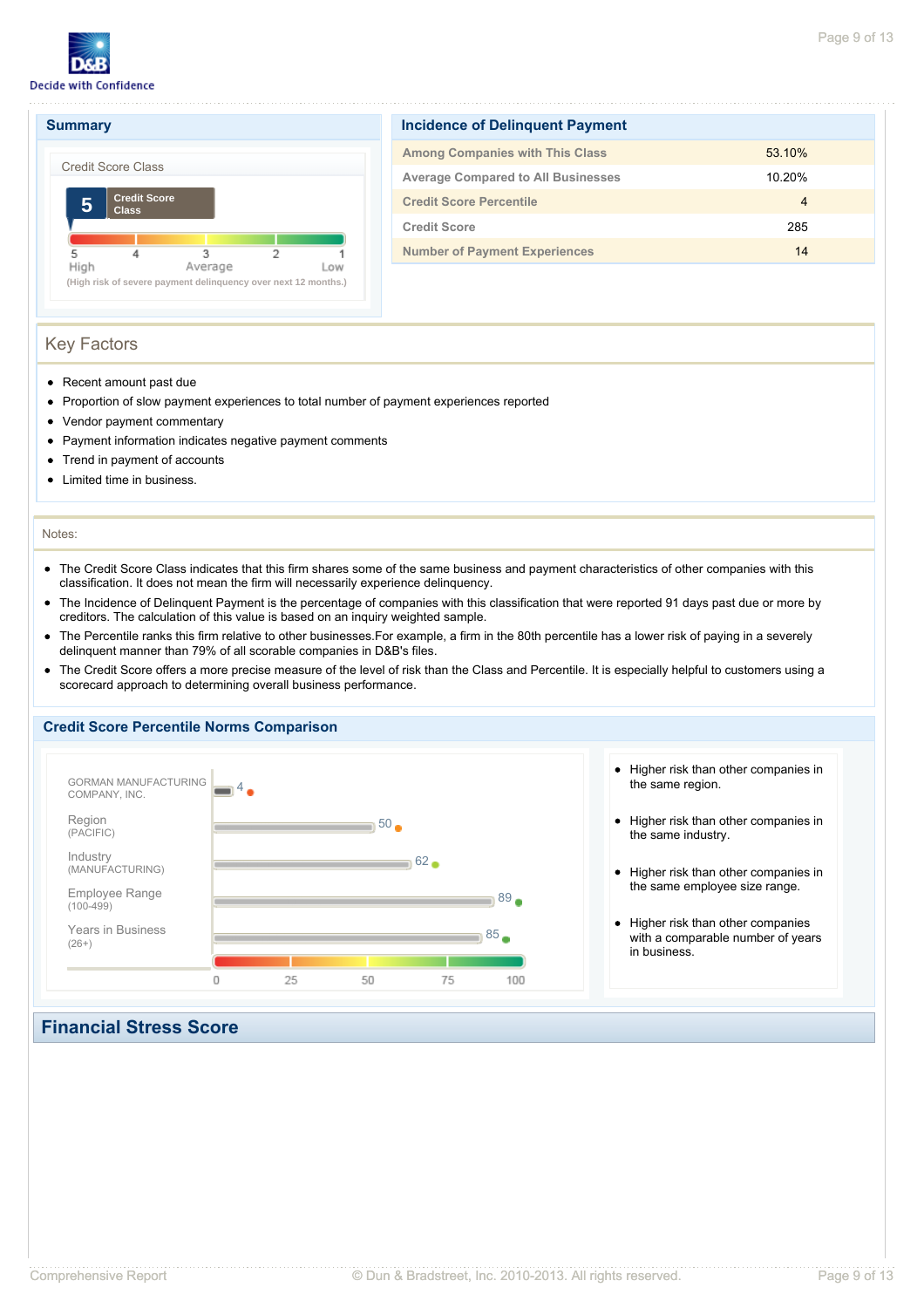



| <b>Financial Stress Score Percentile</b>            |           |  |  |  |  |
|-----------------------------------------------------|-----------|--|--|--|--|
| <b>Financial Stress National Percentile</b>         | 9         |  |  |  |  |
| <b>Financial Stress Score</b>                       | 1397      |  |  |  |  |
| <b>Probability of Failure with This Score</b>       | 0.84%     |  |  |  |  |
| Failure per 10K                                     | 84/10,000 |  |  |  |  |
| <b>Average Failure Rate within D&amp;B database</b> | 0.48%     |  |  |  |  |
| Failure per 10K                                     | 48/10,000 |  |  |  |  |
| <b>Number of Payment Experiences</b>                | 14        |  |  |  |  |

### Key Factors

- Composite credit appraisal is rated limited.
- Financial ratios indicate higher risk.
- High proportion of slow payment experiences to total number of payment experiences.
- Low proportion of satisfactory payment experiences to total payment experiences.
- UCC Filings reported.
- Unstable Paydex over last 12 months.  $\bullet$

### Notes:

- The Financial Stress Class indicates that this firm shares some of the same business and financial characteristics of other companies with this  $\bullet$ classification. It does not mean the firm will necessarily experience financial stress.
- The probability of failure shows the percentage of firms in a given percentile that discontinue operations with loss to creditors. The average  $\bullet$ probability of failure is based on businesses in D&B's database and is provided for comparative purposes.
- The Financial Stress National Percentile reflects the relative ranking of a company among all scorable companies in D&B's file.  $\bullet$
- The Financial Stress Score offers a more precise measure of the level of risk than the Class and Percentile. It is especially helpful to customers  $\bullet$ using a scorecard approach to determining overall business performance.

# **Financial Stress Percentile Comparison**



- Higher risk than other companies in the same region.
- Higher risk than other companies in the same industry.
- Higher risk than other companies in the same employee size range.
- Higher risk than other companies with a comparable number of years in business.

# **Advanced Paydex + CLR**

# **D&B PAYDEX®**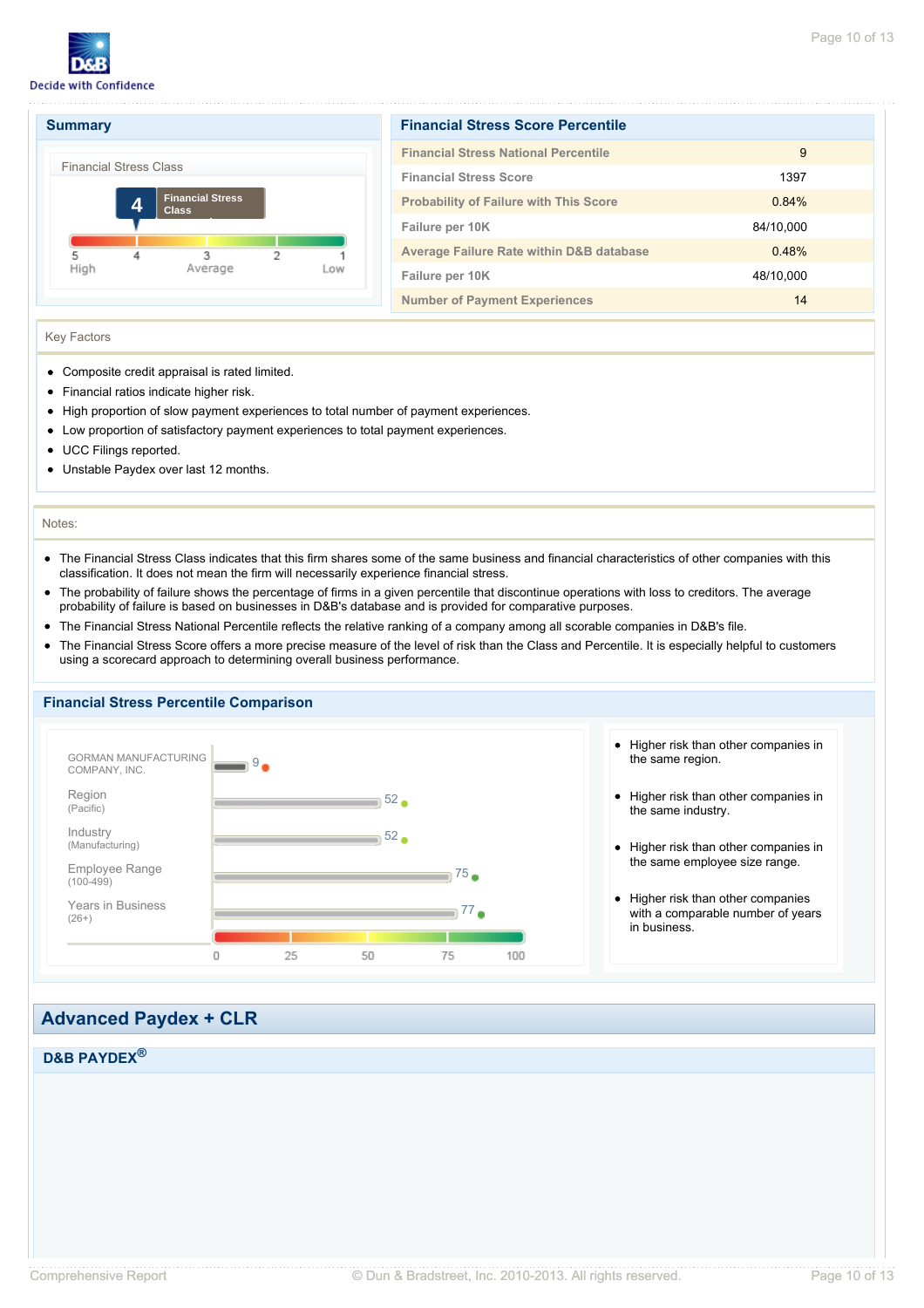







# **PAYDEX Yearly Trend**

Shows PAYDEX scores of this Business compared to the Primary Industry from each of the last four quarters. The Primary Industry is Lithographic commercial printing, based on SIC code 2752.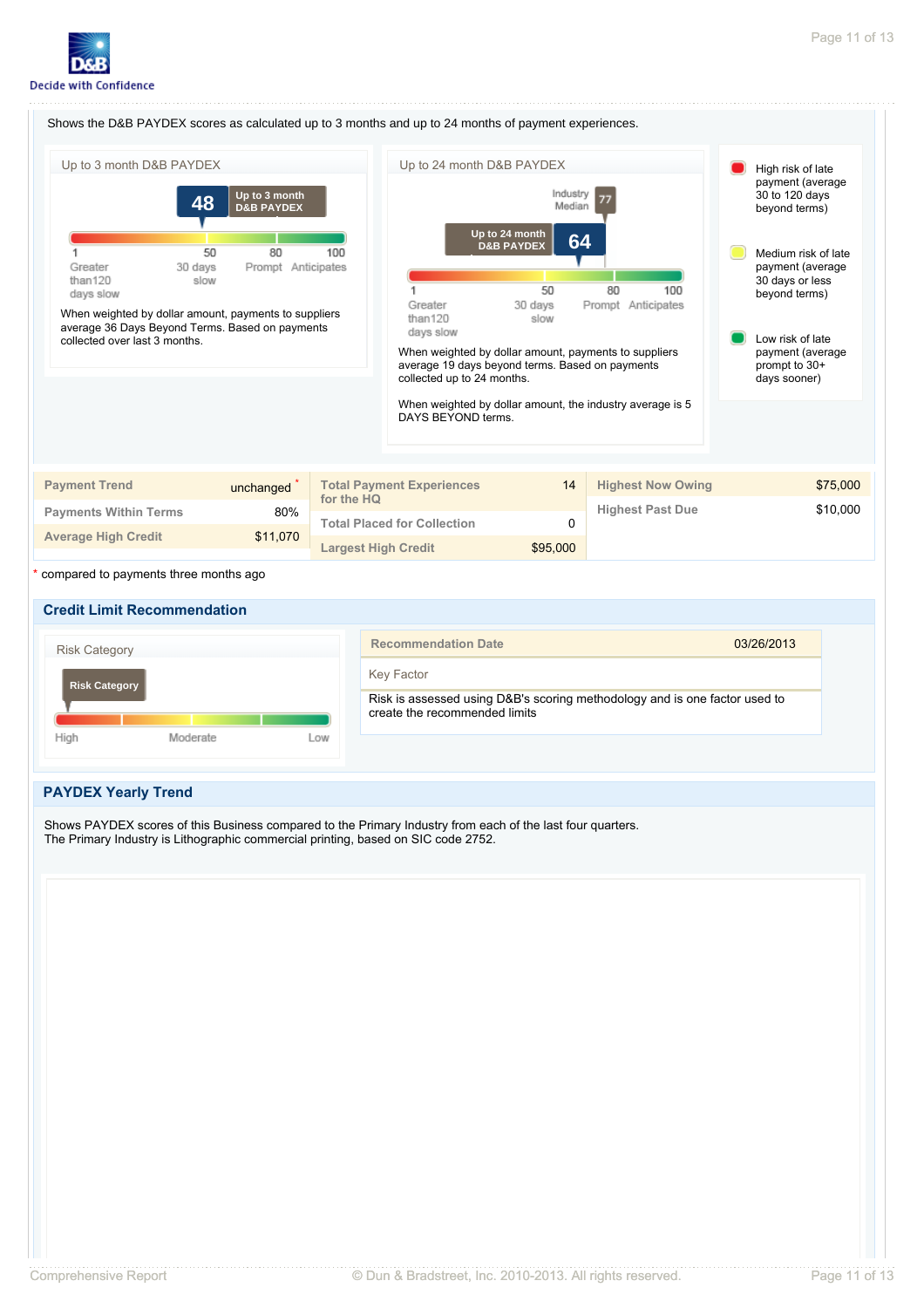



 **Lower 68 68 67 68 67 68 68**

### Note

- Current PAYDEX<sup>®</sup> for this Business is 64, or equal to 19 days beyond terms.
- The 24 month high paydex is 80.0, or equal to GENERALLY WITHIN terms.
- The 24 month low paydex is 64.0, or equal to 19 DAYS BEYOND terms.  $\bullet$
- Industry upper quartile represents the performance of the payers in the 75th percentile.  $\bullet$
- Industry lower quartile represents the performance of the payers in the 25th percentile.

### **Payment Habits**

| No. of Payment<br>Experiences | <b>Total Amount</b><br>USD |
|-------------------------------|----------------------------|
| $\mathbf{0}$                  | \$0                        |
|                               | 95,000                     |
|                               | 15,000                     |
| 3                             | 20,000                     |
|                               | 1,000                      |
| 6                             | 1,850                      |
|                               |                            |

Based on up to 24 months of payments

### **Payment Summary**

The Payment Summary section reflects payment information in D&B's file as of the date of this report.

There are 14 payment experiences in D&B's file, with 3 experiences reported during the last three month period. The highest Now Owes on file is \$75,000. The highest Past Due on file is \$10,000.

All Industries